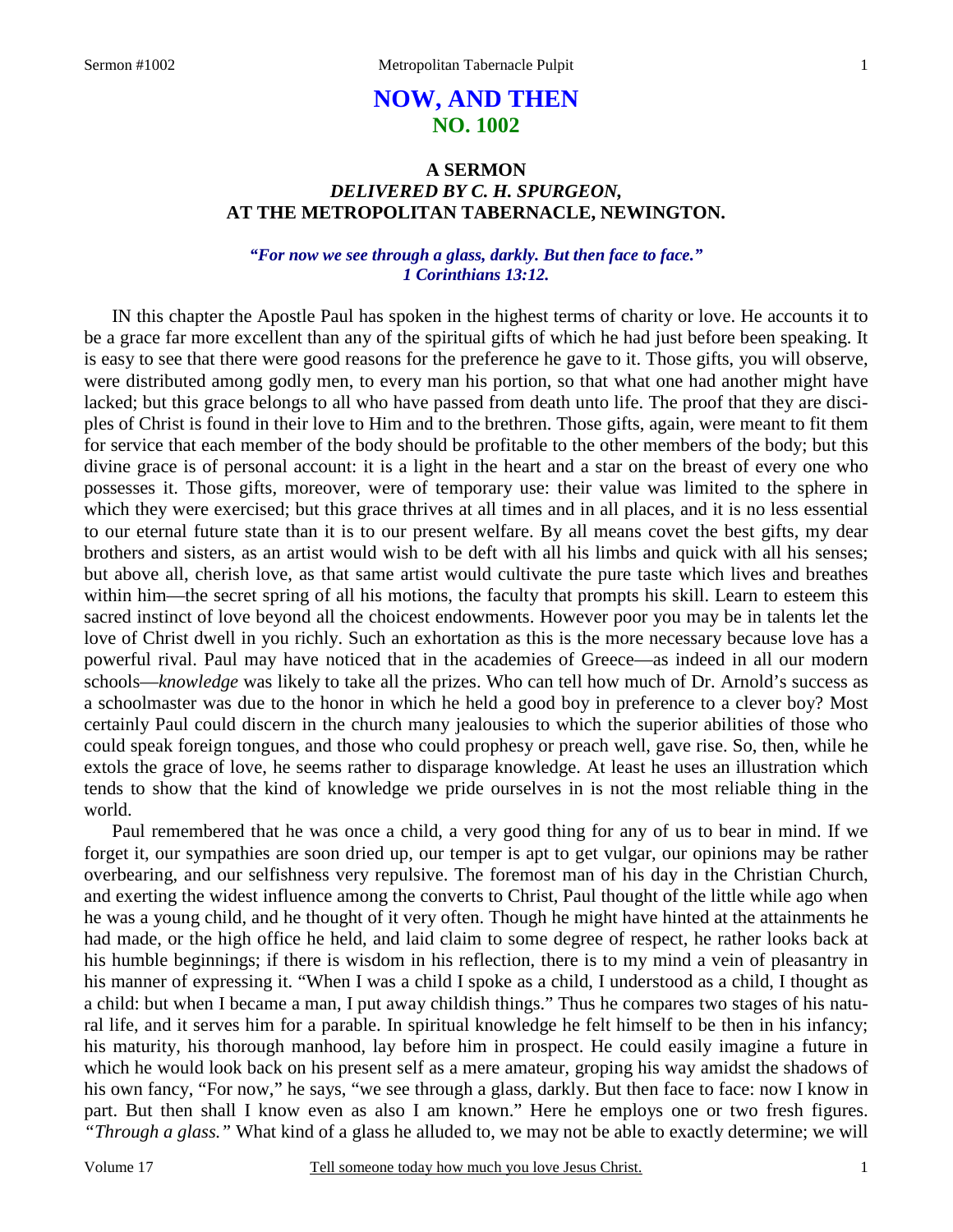leave that question for the critics to disagree about; it is enough for us that the meaning is obvious! There is all the difference between viewing an object through an obscure medium, and closely inspecting it with the naked eye; we must have the power of vision in either case, but in the latter case we can use it to more advantage. "Now we see through a glass, *darkly."* Darkly—in a riddle! So weak are our perceptions of mind that plain truths often puzzle us; the words that teach us are pictures which need explanation; the thoughts that stir us are visions which coat our brains and need rectifying. Oh, for clearer vision! Oh, for more perfect knowledge!

Mark, brothers and sisters, it is a matter of congratulation that *we do see,* though we have much cause for diffidence because we do but "see through a glass, darkly." Thank God *we do know,* but let it check our conceit—we only know in part. Beloved, the objects we look at are distant, and we are nearsighted; the Revelation of God is ample and profound, but our understanding is weak and shallow. There are some things which we count very precious now, which will soon be of no value to us whatever. There are some things that we know or think we know, and we pride ourselves a good deal upon our knowledge, but when we shall become men, we shall set no more value upon that knowledge than a child does upon his toys when he grows up to be a man. Our spiritual manhood in heaven will discard many things which we now count precious, as a full grown man discards the treasures of his childhood. And there are many things that we have been accustomed to see that, after this transient life has passed, we shall see no more. Though we delighted in them, and they pleased our eyes while sojourning on earth, they will pass away as a dream when one awakes; we shall never see them again, and never *want* to see them, for our eyes, in clearer light, anointed with eye-salve, shall see brighter visions, and we shall never regret what we have lost in the presence of fairer scenes we shall have found. Other things there are that we know now and shall *never* forget; we shall know them forever, only in a higher degree, because no longer with a partial knowledge! And there are some things that we see now that we shall see in eternity—only we shall see them there in a clearer light.

So we shall speak upon *some things that we do see now,* which *we are to see* more fully and more distinctly hereafter; then we shall inquire how it is *we shall see them more clearly;* and we shall finish up by considering *what this fact teaches us*.

**I.** Among the things that we see now, as many of us as have had our eyes enlightened by the Holy Spirit, is OURSELVES.

To see ourselves is one of the first steps in true religion. The mass of men have never seen themselves; they have seen the flattering image of themselves, and they fancy that to be their own facsimile, but it is not. You and I have been taught of God's Holy Spirit to see our ruin in the fall; we have bemoaned ourselves on account of that fall; we have been made conscious of our own natural depravity; we have been ground to the very dust by the discovery; we have been shown our actual sinfulness, and how we have transgressed against the Most High. We have repented for this, and have fled for refuge to the hope set before us in the gospel. Day by day we see a little more of ourselves—nothing very pleasing, I grant you, but something very profitable, for it is a great thing for us to know our emptiness; it is a step towards receiving His fullness. It is something to discover our weakness; it is an essential step towards our participation in divine strength. I suppose the longer we live, the more we shall see ourselves, and we shall probably come to this conclusion: "Vanity of vanities. All is vanity," and cry out with Job, "I am vile." The more we shall discover of ourselves, the more we shall be sick of ourselves. But in heaven, I doubt not, we shall realize that we never saw ourselves even in the clearest light, but only as "through a glass, darkly," only as an unriddled thing, as a deep enigma, for we shall understand more about ourselves in heaven than we do now. There we shall see, as we have not yet seen, how desperate a mischief was the fall, into what a horrible pit we fell, and how fast we were stuck in the miry clay; there shall we see the blackness of sin as we have never seen it here, and understand its hell desert as we could not till we shall look down from yonder starry height where infinite mercy shall bring us. When we shall be singing "Worthy is the Lamb that was slain," we shall look at the robes that we have washed in His blood, and see how white they are; we shall better understand, then, than now, how much we needed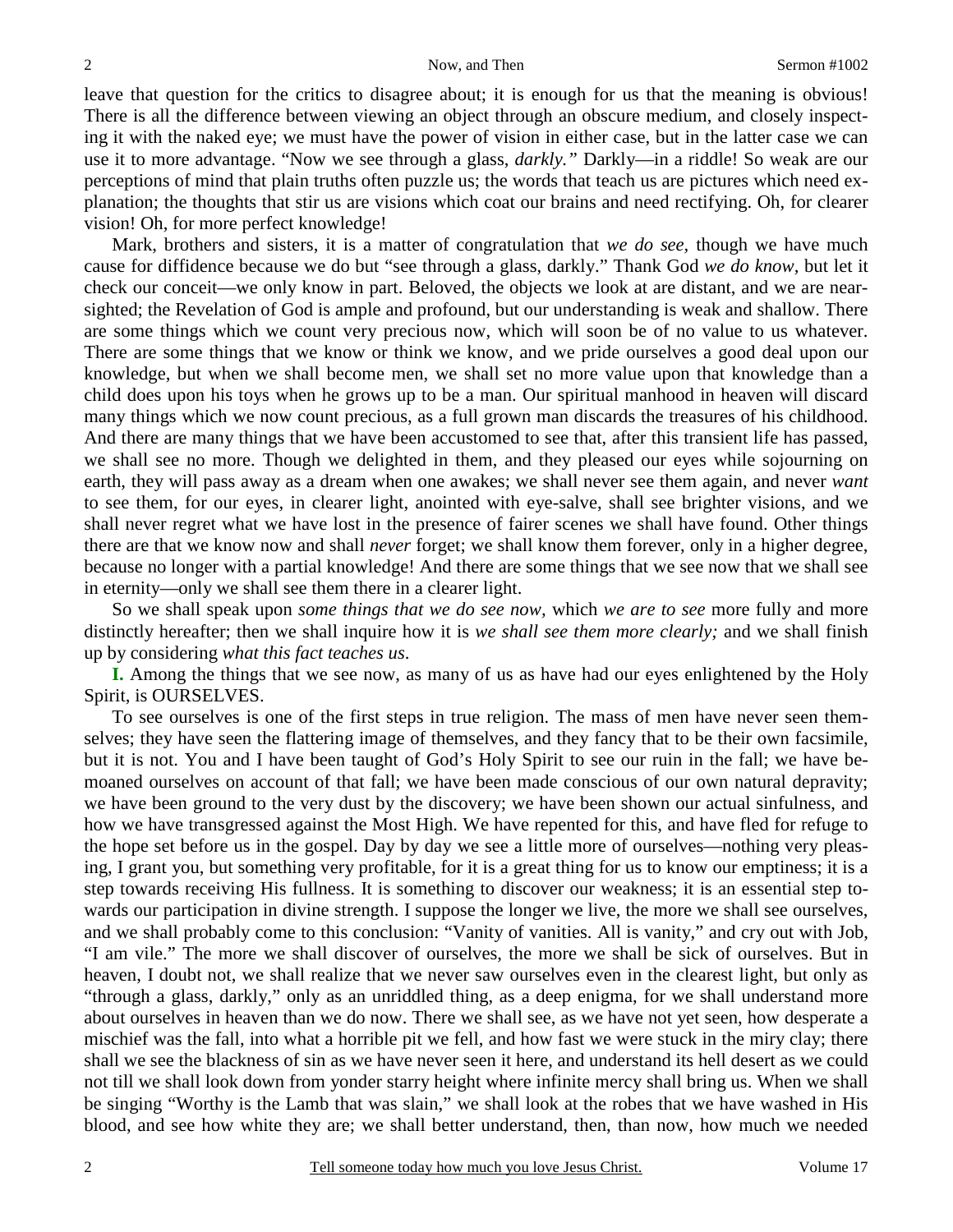washing—how crimson were the stains, and how precious was that blood that washed those scarlet spots.

There too, shall we know ourselves on the bright side better than we do now; we know today that we are saved, and there is therefore now no condemnation to them who are in Christ Jesus, but that robe of righteousness which covers us now, as it shall cover us then, will be better seen by us, and we shall discern how lustrous it is, with its needlework and worked gold: how much better than the pearls and gems that have decked the robes of monarchs are the blood and righteousness of Jehovah Jesus, who has given Himself for us! Here we know that we are adopted; we feel the spirit of sonship. "We cry, Abba, Father." But there we shall know better what it means to be the sons of God, for here it does not yet appear what we shall be. But when we shall be there, and when Christ shall appear, we shall be like He, for we shall see Him as He is; and then we shall understand to the full what sonship means. So too I know today that I am a joint-heir with Christ, but I have a very poor idea of what it is I am heir to; but there shall I see the estates that belong to me; not only see them, but actually enjoy them! Every Christian shall have a part in the undefiled inheritance that fades not away, that is reserved in heaven for him, because he is in Christ Jesus: one with Christ; one by eternal union. But I am afraid that is very much more a riddle to us than a matter of understanding; we see it as an riddle now, but there our oneness with Christ will be as conspicuous to us and as plain as the letters of the alphabet; there shall we know what it is to be a member of His body, of His flesh, and of His bones; there shall I understand the mystical marriage bond that knits the believer's soul to Christ; there shall I see how, as the branch springs from the stem, my soul stands in union, vital union, with her blessed Lord Jesus Christ! Thus, one thing that we see now which we shall see in a much clearer light hereafter is "ourselves."

Here, too, we see the CHURCH, BUT WE SHALL SEE THE CHURCH MUCH MORE CLEARLY BY-AND-BY.

We know there is a Church of God. We know that the Lord has a people whom He has chosen from before the foundation of the world; we believe that these are scattered up and down throughout our land and many other lands. There are many of them we do not know; many who we would not particularly like, I daresay, if we did know them, on account of their outward characteristics. There are persons of very strange views, and very odd habits, perhaps, and yet for all that they are the people of the living God! Now we know this church; we know its glory—moved with one life, quickened with one Spirit, redeemed with one blood. We believe in this church, and we feel attachment to it for the sake of Jesus Christ, who has married the church as the bride. But, oh, when we shall get to heaven, how much more we shall know of the church, and how we shall see her face to face, and not "through a glass, darkly"! There we shall know something more of the numbers of the chosen than we do now, and it may be to our intense surprise! There we shall find some among the company of God's elect whom we, in our bitterness of spirit had condemned; and there we shall miss some who in our charity we have conceived to be perfectly secure. We shall know better then who are the Lord's, and who are not than we can ever know here. Here all our processes of discernment fail us. Judas comes in with the apostles, and Demas takes his part among the saints, but there we shall know the righteous, for we shall see them; there will be one flock and one Shepherd, and He that on the throne does reign forevermore shall be glorified. We shall understand then what the history of the church has been in all the past, and why it has become so strange a history of conflict and conquest; probably we will know more of the history of the church in the future. From that higher elevation, and brighter atmosphere we shall understand better what are the Lord's designs concerning His people in the latter day, and what glory shall redound to His own name from His redeemed ones, when He shall have gathered together all who are called and chosen, and faithful from among the sons of men. This is one of the joys we are looking for—that we shall come to the general assembly and church of the first-born whose names are written in heaven, and have fellowship with those who have fellowship with God through Jesus Christ our Lord!

Thirdly, is it not possible; no, is it not *certain,* that in the next state WE SHALL KNOW MORE OF THE PROVIDENCE OF GOD THAN WE DO NOW?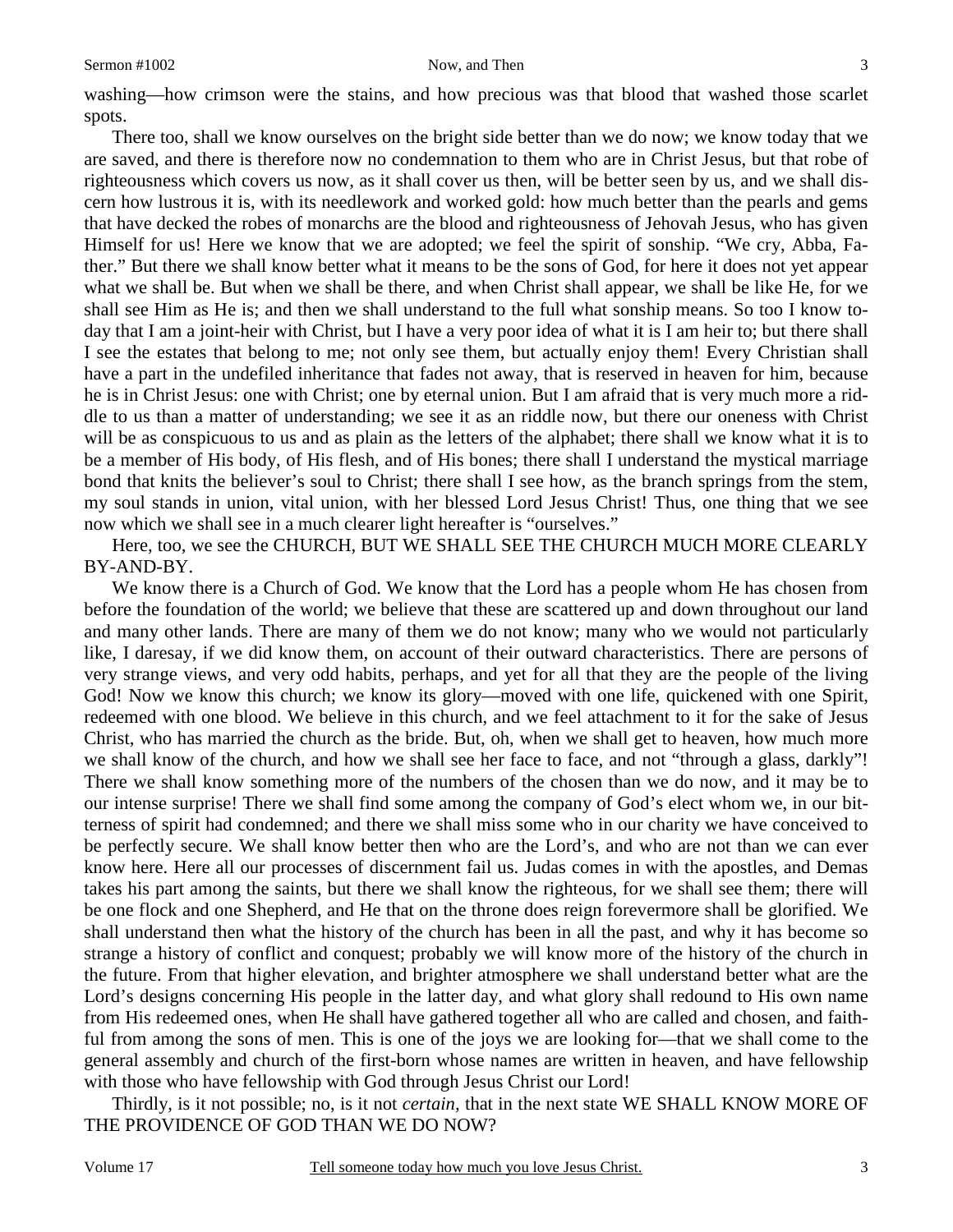Here we see the providence of God, but it is in a glass, darkly. The apostle says "through" a glass. There was glass in the apostles' days, not a substance such as our windows are now made of, but thick, dull colored glass; it was not much more transparent than that which is used in the manufacture of common bottles, so that looking through a piece of that glass you could not see much. That is like what we now see of divine providence; we believe all things work together for good to them who love God; we have seen how they work together for good, in some cases, and experimentally proved it to be so, but still it is rather a matter of faith than a matter of sight with us. We cannot tell how "every dark and bending line meets in the center of His love." We do not yet perceive how He will make those dark dispensations of trials and afflictions that come upon His people really to promote *His* glory, and *their* lasting happiness. But up there we shall see providence as it were, face to face; and I suppose it will be among our greatest surprises—the discovery of how the Lord dealt with us! "Why," some of us will say, "We prayed against those very circumstances which were the best that could have been appointed for us." "Ah," another will say, "I have fretted and troubled myself over what was after all the richest mercy the Lord ever sent." Sometimes I have known persons refuse a letter at the door, and it has happened, in some cases, that there has been something very valuable in it, and the postman has said afterwards, "You did not know the contents, or else you would not have refused it." And often God has sent us in the black envelope of trial, such a precious mass of His mercy that if we had known what was in it, we would have taken it in, and been glad to *pay* for it, glad to give it room to entertain it, but because it looked black, we were prone to shut our door against it.

Now, up there we shall know not only more of ourselves, but perceive the reasons of many of God's dealings with us on a larger scale, and we shall there, perhaps, discover that wars that devastated nations, and pestilences that filled graves, and earthquakes that make cities tremble, were necessary cogs in the great wheel of the divine machinery, and He who sits upon the throne at this moment, and rules supremely every creature that is either in heaven, or earth, or hell, will there make it manifest to us that His government was right. It is good to think in these times whenever thing seems loosening, that "the government shall be upon His shoulder: and His name shall be called Wonderful, Counselor, The Mighty God, The Everlasting Father, The Prince of Peace." It must come out right in the long run; it must be well—every part and portion must work together with a unity of design to promote God's glory and the saint's good! We shall see it there, and we shall lift up our song with new zeal and joy as fresh displays of the wisdom and goodness of God, whose ways are past finding out, unfolded to our admiring view!

Fourthly, it is surely no straining of the text to say that though here we know something of THE DOCTRINES OF THE GOSPEL, AND THE MYSTERIES OF THE FAITH, by-and-by, in a few months or years at the longest, *we shall know a great deal more than we do now!* There are some grand doctrines, brothers and sisters, we dearly love, but though we love them, our understanding is too feeble to grasp them fully. We account them to be mysteries; we reverently acknowledge them, yet we dare not attempt to explain them; they are matters of faith to us. It may be that in heaven there shall be counsels of eternal wisdom into which no saints or angels can peer; it is the glory of God to conceal a matter. Surely, no creature will ever be able, even when exalted to heaven, to comprehend all the thoughts of the Creator; we shall never be omniscient—we cannot be! God alone knows everything, and understands everything, but how much more of authentic truth shall we discern when the mists and shadows have dissolved! And how much more shall we understand when raised to that higher sphere and endowed with brighter faculties, none of us can tell. Probably things that puzzle us here will be as plain as possible there; we shall perhaps smile at our own ignorance. I have fancied sometimes that the elucidations of learned doctors of divinity, if they could be submitted to the very least in the kingdom of heaven, would only cause them to smile at the learned ignorance of the sons of earth. Oh, how little we know, but how much we shall know! I am sure we shall know, for it is written, "Then shall I know even as also I have known." We now see things in a mist—"men as trees, walking"—a doctrine here, and a doctrine there, and we are often at a loss to even guess how one part harmonizes with another part of the same system,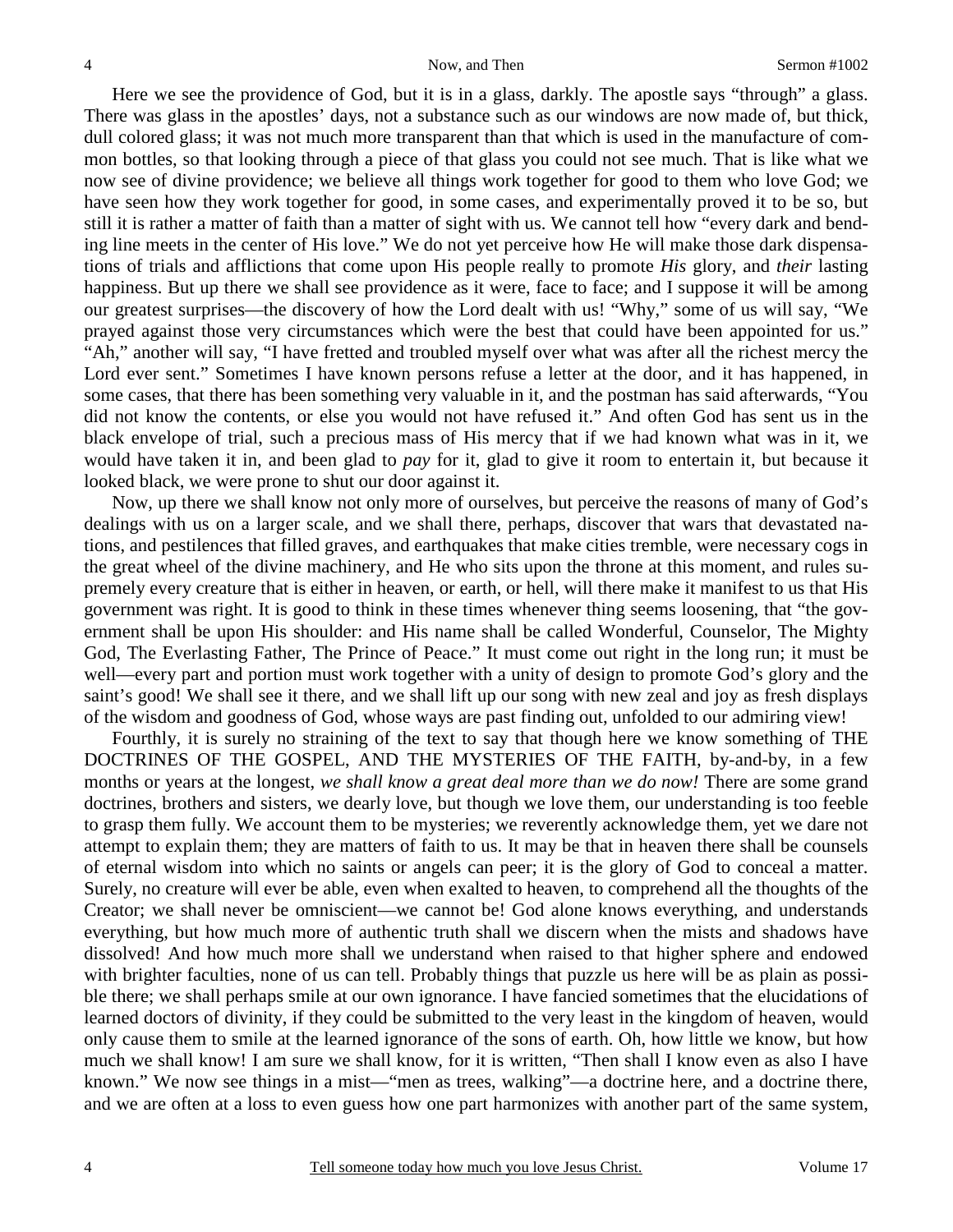### *"Then shall I see, and hear and know All I desired or wished below. And every power find sweet employ In that eternal world of joy."*

But, my dear brothers and sisters, having kept you thus far in the outer courts, I would gladly lead you into the temple! Or, to change the figure, if in the beginning I have set forth good wine, certainly I am not going to bring out that which is worse; rather would I have you say, as the ruler of the feast did to the bridegroom, "You have kept the good wine until now." HERE WE SEE JESUS CHRIST, BUT WE DO NOT SEE HIM AS WE SHALL SEE HIM SOON. We have seen Him by faith in such a way that we have beheld our burdens laid on Him, and our iniquities carried by Him into the wilderness, where, if they are sought, they shall not be found. We have seen enough of Jesus to know that "He is altogether lovely." We can say of Him, "He is all my salvation, and all my desire." Sometimes, when He throws up the lattice, and shows Himself through those windows of agate and gates of carbuncle, in the ordinances of His house—at the Lord's Supper especially, the King's beauty has entranced us even to our heart's ravishment! Yet all we have ever seen is somewhat like the report which the Queen of Sheba had of Solomon's wisdom; when we once get to the court of the great King, we shall declare that the half has not been told us! We shall say, "My eyes shall behold, and not another." Beloved, is not this the very cream of heaven? There have been many suggestions of what we shall do in heaven, and what we shall enjoy, but they all seem to me to be wide of the mark compared with this one—that we shall be *with Jesus;* be like He is, and shall behold His glory! Oh, to see the feet that were nailed, and to touch the hands that were pierced, and to look upon the head that wore the thorns, and to bow before Him who is ineffable love, unspeakable condescension, and infinite tenderness! Oh, to bow before Him, and to kiss that blessed face! Jesus, what better do we want than to see You by Your own light; to see You, and speak with You as when a man speaks with his friend? It is pleasant to talk about this, but what will it be there when the gates of pearl open? The streets of gold will have small attraction to us, and the harps of angels will but slightly enchant us, compared with the King in the midst of the throne! He it is who shall rivet our gaze, absorb our thoughts, chain our affection, and move all our sacred passions to their highest pitch of celestial ardor! We shall *see Jesus!*

Once again (and here we come into the deep things), beyond a doubt WE SHALL ALSO SEE GOD. It is written that the pure in heart shall see God; God is seen now in His Works, and in His word. Little, indeed, could these eyes bear the beatific vision, yet we have reason to expect that as far as creatures can bear the sight of the infinite Creator, we shall be permitted to see God. We read that Aaron and certain chosen ones saw the throne of God, and the brightness, as it were, of sapphire stone—light, pure as jasper. In heaven it is the presence of God that is the light thereof; God's more immediately dwelling in the midst of the New Jerusalem is its peerless glory and peculiar bliss. We shall then understand more of God than we do now; we shall come nearer to Him, be more familiar with Him, be more filled with Him. The love of God shall be shed abroad in our hearts; we shall know our Father as we yet know Him not; we shall know the Son to a fuller degree than He has yet revealed Himself to us, and we shall know the Holy Spirit in His love and tenderness towards us. Beyond all those influences and operations which have soothed us in our sorrows, and guided us in our perplexities here below, we shall know the Trinity. I leave your thoughts and your desires to follow the teaching of the Spirit. As for me, I cower before the thought while I revel in it; I, who have strained my eyes while gazing at nature, where the things that are made show the handiwork of God; I, whose conscience has been awe-struck as I listened to the voice of God proclaiming His holy law; I, whose heart has been melted while there broke on my ears the tender accents of His blessed gospel in those snatches of sacred melody that relieve the burden of prophecy; I, who have recognized in the Babe of Bethlehem, the hope of Israel; in the Man of Nazareth, the Messiah that should come; in the victim of Calvary, the one Mediator; in the risen Jesus, the well-beloved Son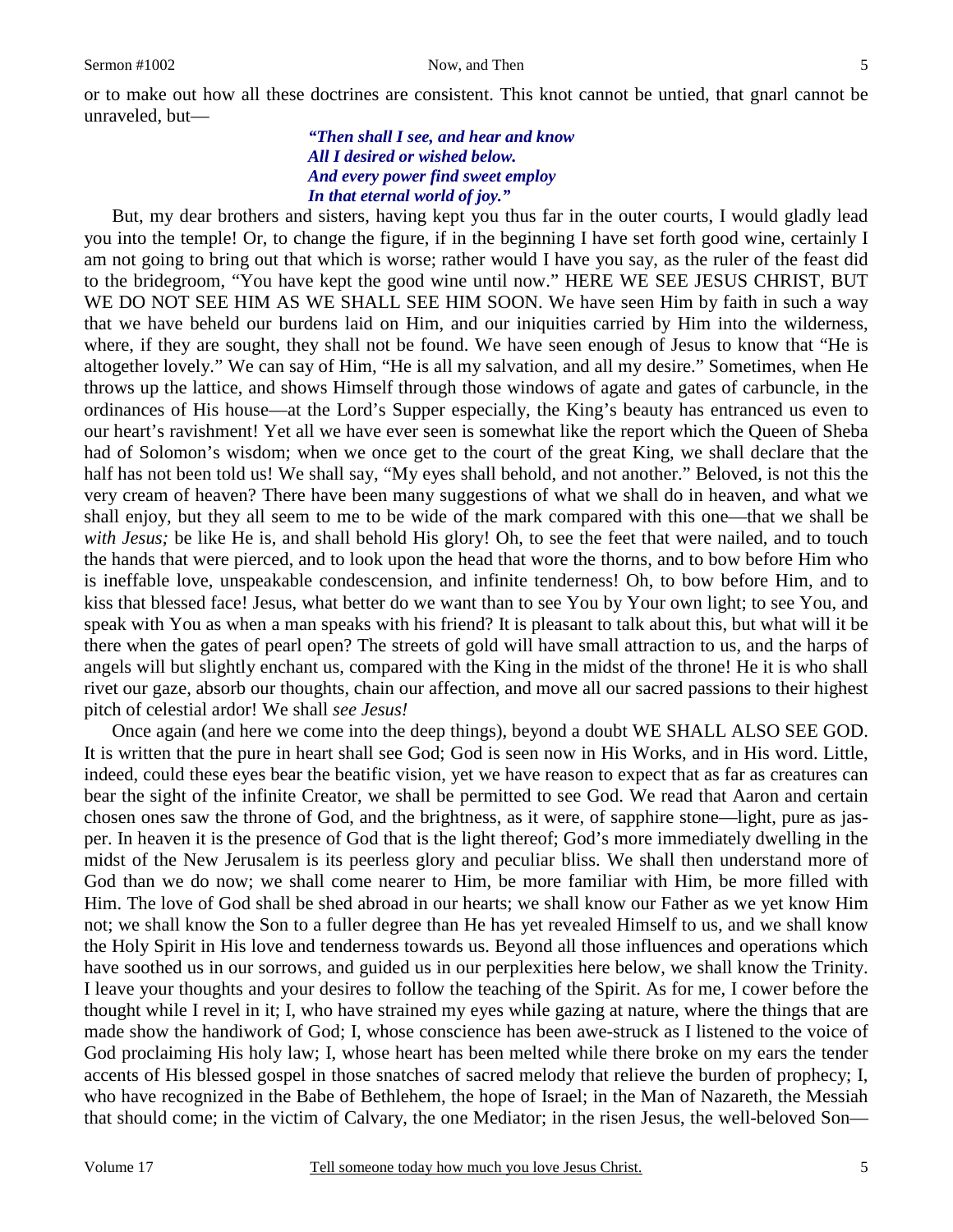to me, verily, God Incarnate has been so palpably revealed, that I have almost seen God, for I have, as it were, seen Him in whom all the fullness of the Godhead bodily does dwell! Still, I "see through a glass, darkly." Illumine these dark senses, waken this drowsy conscience, purify my heart, give me fellowship with Christ, and you bear me up, translate me to the third heavens—so I may, so I can, so I *shall* see God! But what that means, or what it is; ah me, I cannot tell!

**II.** We proposed to inquire, in the second place, HOW THIS VERY REMARKABLE CHANGE SHALL BE EFFECTED? WHY IS IT THAT WE SHALL SEE MORE CLEARLY THEN, THAN NOW? We cannot altogether answer the question, but one or two suggestions may help us. No doubt many of these things will be more clearly revealed in the next state; here the light is like the dawn, it is dim twilight. In heaven it will be the blaze of noon! God has declared some things of Himself by the mouth of His holy prophets and apostles. He has been pleased, through the lips of His Son, whom He has appointed Heir of all things, to speak to us more plainly, to show us more openly the thoughts of His heart, and the counsel of His will. These are the first steps to knowledge, but *there* the light will be as the light of seven days, and there the manifestation of all the treasures of wisdom shall be brighter and clearer than it is now, for God, the only-wise God, shall unveil to us the mysteries, and exhibit to us the glories of His everlasting kingdom. The Revelation we now have suits us as men clad in our poor mortal bodies; the Revelation then will suit us as immortal spirits! When we have been raised from the dead it will be suitable to our immortal spiritual bodies. Here too we are at a distance from many of the things we long to know something of, but there we shall be nearer to them; we shall then be on a vantage ground, with the entire horizon spread out before us. Our Lord Jesus is, as to His presence, far away from us; we see Him through the telescope of faith, but there we shall see Him face to face; His literal and bodily presence is in heaven, since He was taken up, and we need to be taken up, likewise, to be with Him where He is that we may literally behold Him. Get to the fountain-head, and you understand more; stand in the center, and things seem regular and orderly. If you could stand in the sun, and see the orbits in which the planets revolve round that central luminary, it would become clear enough, but for many an age astronomers were unable to discover anything of order and spoke of the planets as progressive, retrograde, and standing still. Let us get to God, the center, and we shall see how providence in order revolves round His sapphire throne!

When we get to heaven, we shall be better qualified to see than we are now. It would be an inconvenience for us to know here as much as we shall know in heaven. No doubt we have sometimes thought that if we had better ears it would be a great blessing; we have wished we could hear ten miles off, but probably we should be no better off, for we might hear too much, and the sounds might drown each other. Probably our sight is not as good as we wish it were, but a large increase of ocular power might not be of any use to us. Our natural organs are fitted for our present sphere of being, and our mental faculties are, in the case of most of us, properly adapted to our moral requirements. If we knew more of our own sinfulness, we might be driven to despair; if we knew more of God's glory, we might die of terror; if we had more understanding, unless we had equivalent capacity to employ it, we might be filled with conceit and tormented with ambition. But up there we shall have our minds and our systems strengthened to receive more, without the damage that would come to us here from overleaping the boundaries of order, supremely appointed and divinely regulated. We cannot here drink the wine of the kingdom—it is too strong for us; but up there we shall drink it new in our heavenly Father's kingdom, without fear of the intoxications of pride, or the staggering of passions! We shall know even as we are known. Besides, dear friends, the atmosphere of heaven is so much clearer than this, that I do not wonder we can see better there; here is the smoke of daily care; the constant dust of toil; the fog of trouble perpetually rising. We cannot be expected to see much in such a smoky atmosphere as this. But when we shall pass beyond, we shall find no clouds ever gather round the sun to hide its everlasting brightness. There all is clear; the daylight is serene as the noonday; we shall be in a clearer atmosphere and brighter light.

**III.** The practical lessons we may learn from this subject demand your attention before I close. I think there is an appeal to our *gratitude*. Let us be very thankful for all we do see; those who do not see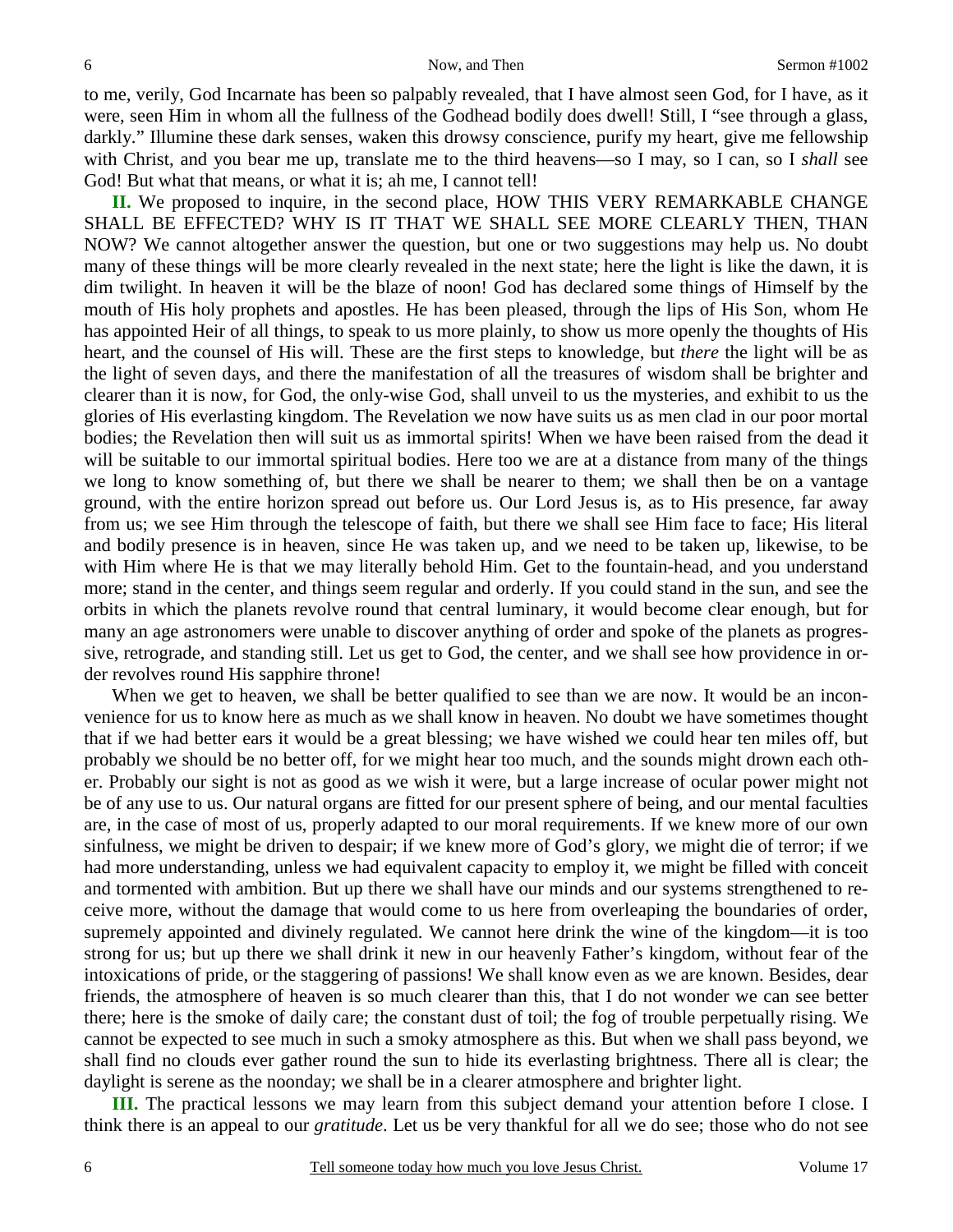now, ah, not even "through a glass, darkly"—shall never see face to face. The eyes that never see Christ by faith shall never see Him with joy in heaven. If you have never seen yourself a leper defiled with sin, and abashed with penitence, you shall never see yourself redeemed from sin, renewed by grace, a whiterobed spirit! If you have no sense of God's presence here, compelling you to worship and love Him, you shall have no sight of His glory hereafter introducing you to the fullness of joy and pleasure forevermore! Oh, be glad for the sight you have, dear brothers and sisters; it is God who *gave it to you!* You are one born blind, and, "Since the world began, was it not heard that any man opened the eyes of one who was born blind?" This miracle has been worked on you; you can see, and you can say—"One thing I know, that whereas I was blind, now I see."

Our text teaches us that this feeble vision is very *hopeful*. *You shall see better by-and-by*. Oh, you know not how soon—it may be in a day or two that we shall be in glory! God may so have ordained it that between us and heaven there may be but a step. Another lesson is that of *forbearance* one with another. Let the matters we have spoken of soften the harshness of our debates; let us feel, when we are disputing about points of difficulty, that we need not get cross about them because, after all, there are limits to our present capacity as well as to our actual knowledge. Our disputes are often childish; we might as well leave some questions in abeyance for a little while. Two persons in the dark have differed about a color, and they are wrangling about it; if we brought candles in, and held them to the color, the candles would not show what it was, but if we look at it tomorrow morning, when the sun shines, we shall be able to tell! How many difficulties in the Word of God are like this; not yet can they be justly discriminated—till the day dawns, the apocalyptic symbols will not be all transparent to our understanding. Besides, we have no time to waste while there is so much work to do; much time is already spent; sailing is dangerous; the winds are high; the sea is rough. Trim the ship, keep the sails in good order, manage her, and keep her off quicksands. As to certain other matters, we must wait till we get into the fair haven, and are able to talk with some of the bright spirits now before the throne. When some of the things they know shall be opened unto us, we shall confess the mistakes we made, and rejoice in the light we shall receive!

Should not this happy prospect excite our *aspiration,* and make us very desirous to be there? It is natural for us to want to know, but we shall not know as we are known till we are present with the Lord. We are at school now; children at school. We shall go to the college soon; the great University of heaven, and take our degree there. Yet some of us, instead of being anxious to go, are shuddering at the thought of death—the gate of endless joy we dread to enter! There are many persons who die suddenly; some die in their sleep, and many have passed out of time into eternity when it has scarcely been known by those who have been sitting at their bedsides. Depend upon it, there is no pain in dying; the pain is in *living!* When they leave off living here, they have done with pain; do not blame death for what it does not deserve; it is *life* that lingers on in pain—death is the end of it! The man who is afraid of dying ought to be afraid of living; be content to die whenever the Master's will shall bid you; commit your spirit to His keeping. Who that has seen but the glimpses of His beaming countenance does not long to see His face that is as the sun shining in its strength? O Lord! Your will be done! Let us speedily behold You if so it may be; only this one word: if so it may be! Do we now see, and do we expect to see better? Let us bless the name of the Lord, who has chosen us in His mercy and loving-kindness. On the other hand, let it cause us great anxiety if we have not believed in Jesus, for He who has not believed in Him, dying as he is, will never see the face of God with joy. Oh, unbeliever, be concerned about your soul and seek after Him! Oh, that God would open your eyes right now in this very house of prayer! Blessed for you to know in part; thrice blessed, I say, for as surely as you know in part now, you shall fully know hereafter! Be it your happy lot to know Him, whom to know is life eternal. God grant it, for Jesus' sake. Amen.

### **PORTION OF SCRIPTURE READ BEFORE SERMON—2 CORINTHIANS 5.**

Adapted from *The C. H. Spurgeon Collection*, Version 1.0, Ages Software.